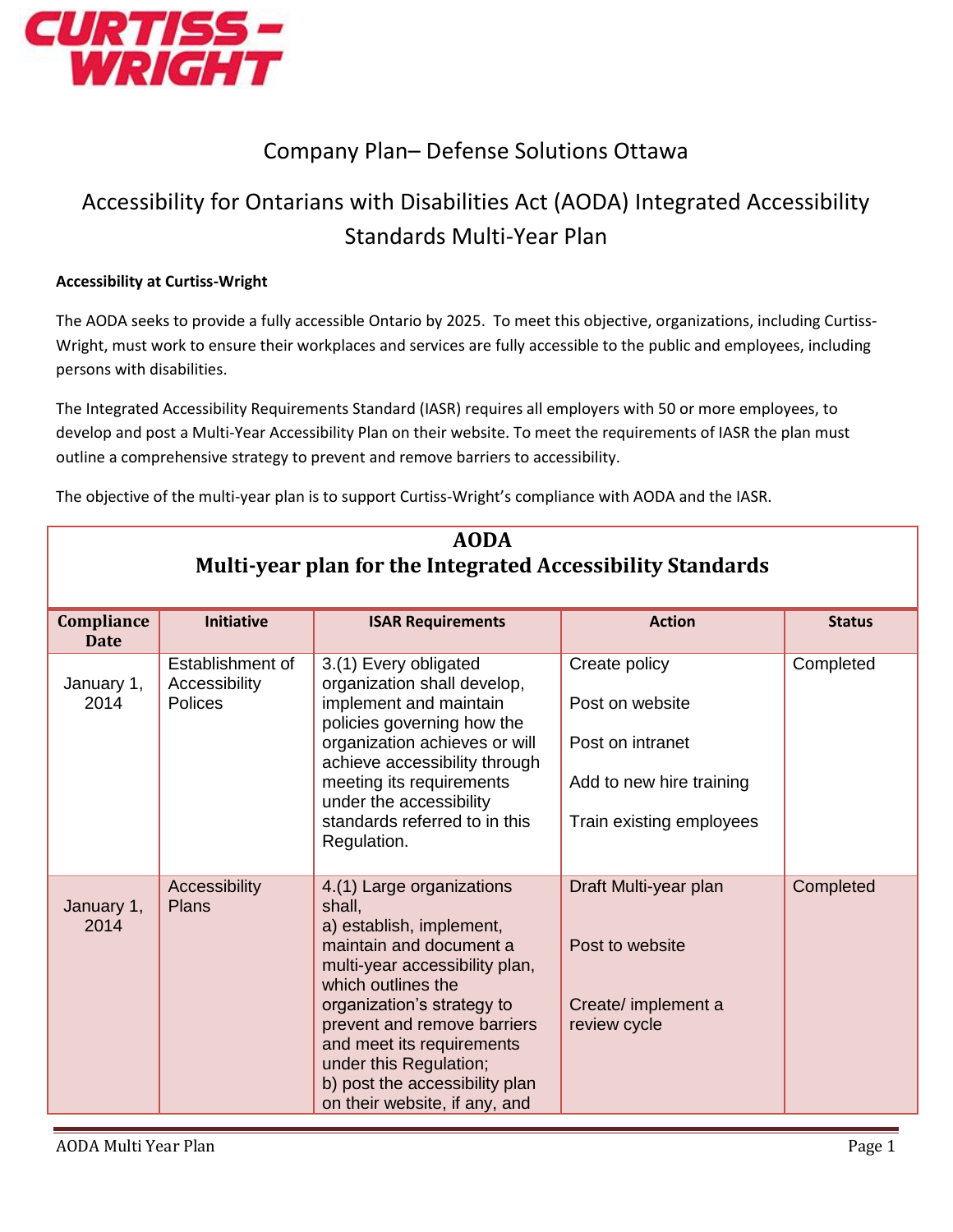|                    |                                                               | provide the plan in an<br>accessible format upon<br>request; and<br>c) review and update the<br>accessibility plan at least once<br>every five years.                                                                                                                                                                                                                                                                                                                                                                     |                                                                                                                                                                                                                                                                                                                                                                                                                                                                                                                                            |           |
|--------------------|---------------------------------------------------------------|---------------------------------------------------------------------------------------------------------------------------------------------------------------------------------------------------------------------------------------------------------------------------------------------------------------------------------------------------------------------------------------------------------------------------------------------------------------------------------------------------------------------------|--------------------------------------------------------------------------------------------------------------------------------------------------------------------------------------------------------------------------------------------------------------------------------------------------------------------------------------------------------------------------------------------------------------------------------------------------------------------------------------------------------------------------------------------|-----------|
| January 1,<br>2014 | Accessible<br>Website and Web<br>Content<br>Part II - s. $14$ | 14.(2) Designated public<br>sector and large organizations<br>shall make their internet<br>websites and web content<br>conform with the World Wide<br>Web Consortium Web<br><b>Content Accessibility</b><br>Guidelines (WCAG) 2.0;<br>initially at level A and<br>increasing to level AA, (by<br>January 2021) and shall do so<br>in accordance with the<br>schedule set out in this<br>section.                                                                                                                          | Assess current web<br>functionality to ensure<br>compliance and adequate<br>accessibility features<br>Ensure technology and<br>content owners (IT and<br>marketing) are aware of<br>IASR requirements for<br>existing web content<br>Include WCAG 2.0<br>guidelines into CW design<br>standards<br>Determine web initiatives<br>with 2014+ launch to<br>ensure they conform with<br>WCAG 2.0 level A<br>guidelines (Jan 2014)                                                                                                              | Completed |
| January 1,<br>2015 | Training<br>Part $1 - s.7$                                    | 7.(1) Every obligated<br>organization shall ensure that<br>training is provided on the<br>requirements of the<br>accessibility standards<br>referred to in this Regulation<br>and on the Human Rights<br>Code as it pertains to persons<br>with disabilities to,<br>a) All employees, and<br>volunteers;<br>b) All persons who<br>participate in developing<br>the organization's policies;<br>and<br>All other persons who<br>$\mathsf{C}$<br>provide goods, services or<br>facilities on behalf of the<br>organization. | Develop training plan to<br>cover AODA and the<br>Human Rights Code as it<br>pertains to people with<br>disabilities.<br>Consider the requirement<br>that training be customized<br>to different employee<br>groups<br>Determine if training will be<br>standalone or integrated<br>into existing accessibility<br>training (Customer Service<br>Standard)<br>Determine how training will<br>be delivered (via LMS or<br>live)<br>Training will be mandatory<br>for existing employees<br>Training will be part of new<br>hire orientation | Completed |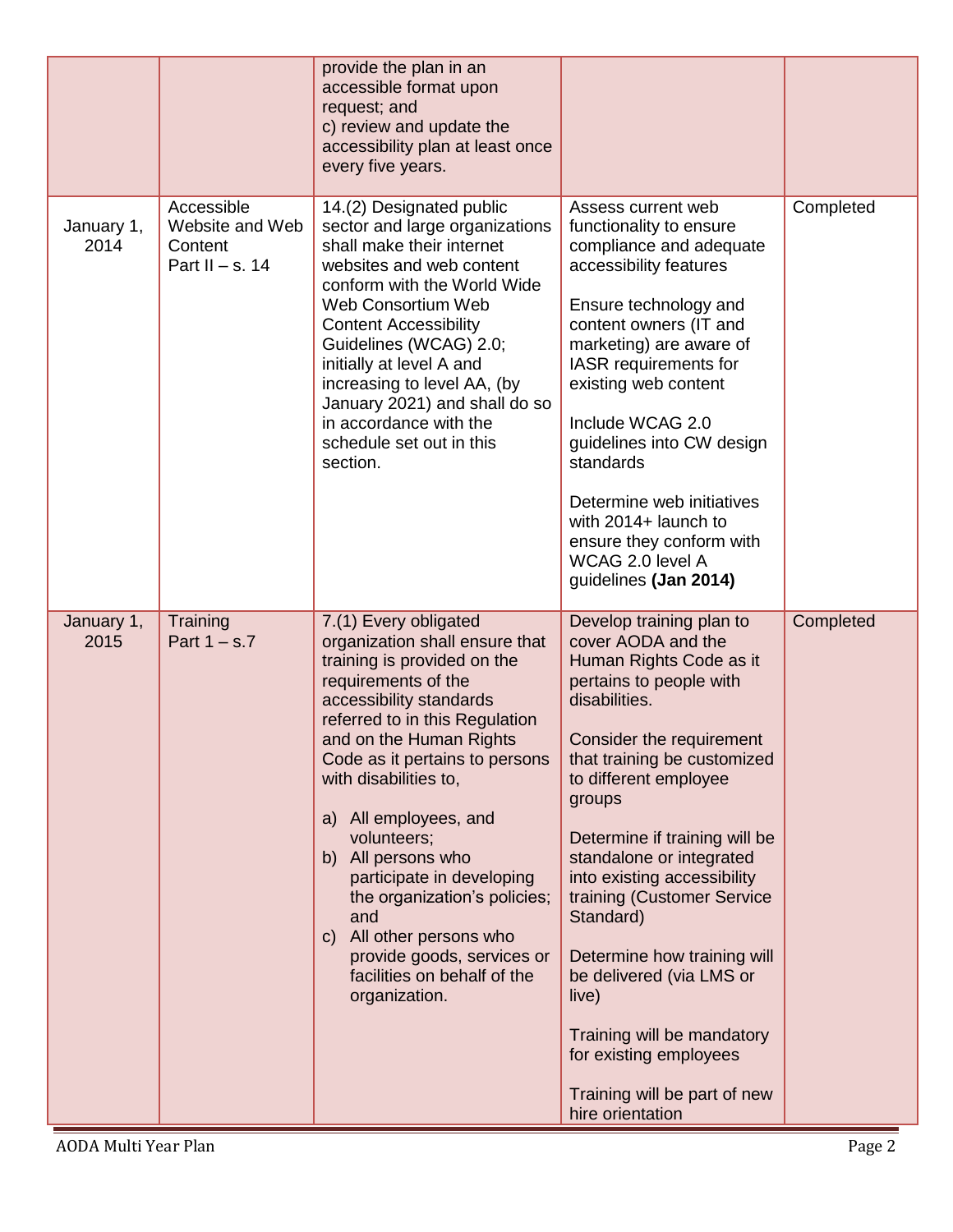|                    |                                                                                  |                                                                                                                                                                                                                                                                                                                                                                                                                                                                       | Training will be available in<br>an accessible format<br>Determine mechanism for<br>managing and tracking<br>completion of training by<br><b>CW Ottawa employees</b>                                                                                                                                                                                                                                                                                                                                                                                 |           |
|--------------------|----------------------------------------------------------------------------------|-----------------------------------------------------------------------------------------------------------------------------------------------------------------------------------------------------------------------------------------------------------------------------------------------------------------------------------------------------------------------------------------------------------------------------------------------------------------------|------------------------------------------------------------------------------------------------------------------------------------------------------------------------------------------------------------------------------------------------------------------------------------------------------------------------------------------------------------------------------------------------------------------------------------------------------------------------------------------------------------------------------------------------------|-----------|
| January 1,<br>2015 | Feedback<br>Part II $-$ s.11                                                     | 11.(1) Every obligated<br>organization that has<br>processes for receiving<br>feedback shall ensure that the<br>processes are accessible to<br>persons with disabilities by<br>providing or arranging for<br>accessible formats and<br>communications supports,<br>upon request                                                                                                                                                                                       | Make all groups who<br>provide surveys<br>(marketing, HR, PE/<br>customer service) aware of<br>the IASR requirements<br>Determine process for<br>requesting accessible<br>forms (i.e. website, via<br>email to dedicated<br>address, in person, via<br>phone, in writing)<br>Determine all current<br>feedback surveys and<br>mechanisms<br>Develop understanding of<br>current accessible formats<br>and information and<br>communication and<br>technology tools available<br>at CW to adequately<br>respond to requests for<br>accessible formats | Completed |
| January 1,<br>2016 | Accessible<br>Formats &<br>Communications<br><b>Supports</b><br>Part II $-$ s.12 | 12. (1) Except as otherwise<br>provided, every obligated<br>organization shall upon<br>request provide or arrange for<br>the provision of accessible<br>formats and communications<br>supports for persons with<br>disabilities,<br>a) in a timely manner that<br>takes into account the<br>person's accessibility needs<br>due to the disability; and<br>b) at a cost that is no more<br>than the regular cost charged<br>to other persons.<br>12. (2) The obligated | Review accessible formats<br>and communications,<br>technology supports<br>currently available<br>Review process for<br>requesting accessible<br>formats and<br>communications supports<br>As needed, update current<br>process for requesting<br>accessible formats<br>Develop communication<br>strategy for education<br>employees on the                                                                                                                                                                                                          | Completed |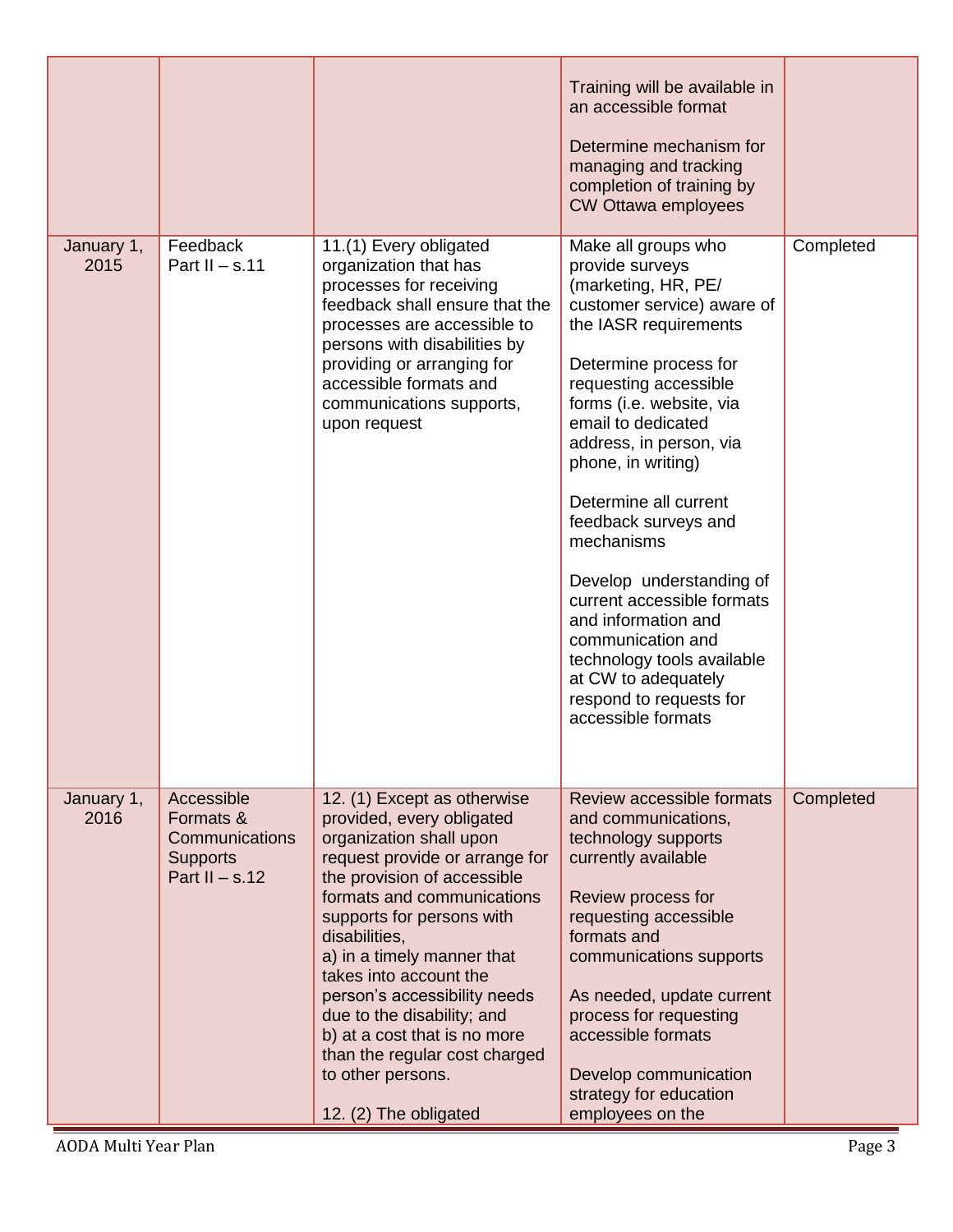|                    |                                                                               | organization shall consult with<br>the person making the<br>request in determining the<br>suitability of an accessible<br>format or communication<br>support.<br>12. (3) Every obligated<br>organization shall notify the<br>public about the availability of<br>accessible formats and<br>communications support                                                                                                                                                                                                                                                                                            | availability of and process<br>for requesting accessible<br>formats and<br>communication supports<br>Develop a process to<br>respond to, approve or<br>decline a request<br>Incorporate language in<br>marketing material and<br>website to advise, that in<br>accordance with AODA,<br>accessible format may be<br>made available upon<br>request.                                                                                                                                                                                             |           |
|--------------------|-------------------------------------------------------------------------------|--------------------------------------------------------------------------------------------------------------------------------------------------------------------------------------------------------------------------------------------------------------------------------------------------------------------------------------------------------------------------------------------------------------------------------------------------------------------------------------------------------------------------------------------------------------------------------------------------------------|-------------------------------------------------------------------------------------------------------------------------------------------------------------------------------------------------------------------------------------------------------------------------------------------------------------------------------------------------------------------------------------------------------------------------------------------------------------------------------------------------------------------------------------------------|-----------|
| January 1,<br>2016 | Recruitment<br>General<br>Part III $-$ s.22                                   | 22. Every employer shall<br>notify its employees and the<br>public about the availability of<br>accommodation for applicants<br>with disabilities in its<br>recruitment process                                                                                                                                                                                                                                                                                                                                                                                                                              | Review all mechanisms for<br>posting jobs (website, job<br>boards, social media,<br>universities)<br>Incorporate language on<br>postings and career<br>websites to make<br>applicants<br>(internal/external) aware<br>that in accordance with<br>AODA accommodation is<br>available upon request.                                                                                                                                                                                                                                               | Completed |
| January 1,<br>2016 | Recruitment<br>Assessment or<br><b>Selection Process</b><br>Part III $-$ s.23 | 23.(1) During a recruitment<br>process, an employer shall<br>notify job applicants, when<br>they are individually selected<br>to participate in an<br>assessment or selection<br>process, that<br>accommodations are<br>available upon request in<br>relation to the material or<br>processes to be used.<br>(2) If a selected applicant<br>requests an accommodation,<br>the employer shall consult<br>with the applicant and provide<br>or arrange for the provision of<br>a suitable accommodation in<br>a manner that takes into<br>account the applicant's<br>accessibility needs due to<br>disability. | Incorporate language in all<br>notifications to applicants<br>for interview (email, letter,<br>phone) that<br>accommodations are<br>available upon request.<br><b>Ensure Talent Acquisition</b><br>team is trained to have<br>accessibility conversations<br>to solicit and handle<br>accommodation requests<br>Determine process to<br>implement requests for<br>accommodation in<br>accordance with AODA<br><b>Review recruitment</b><br>process (tests,<br>assessments, rooms, etc)<br>to ensure barriers can be<br>removed or accessibility | Completed |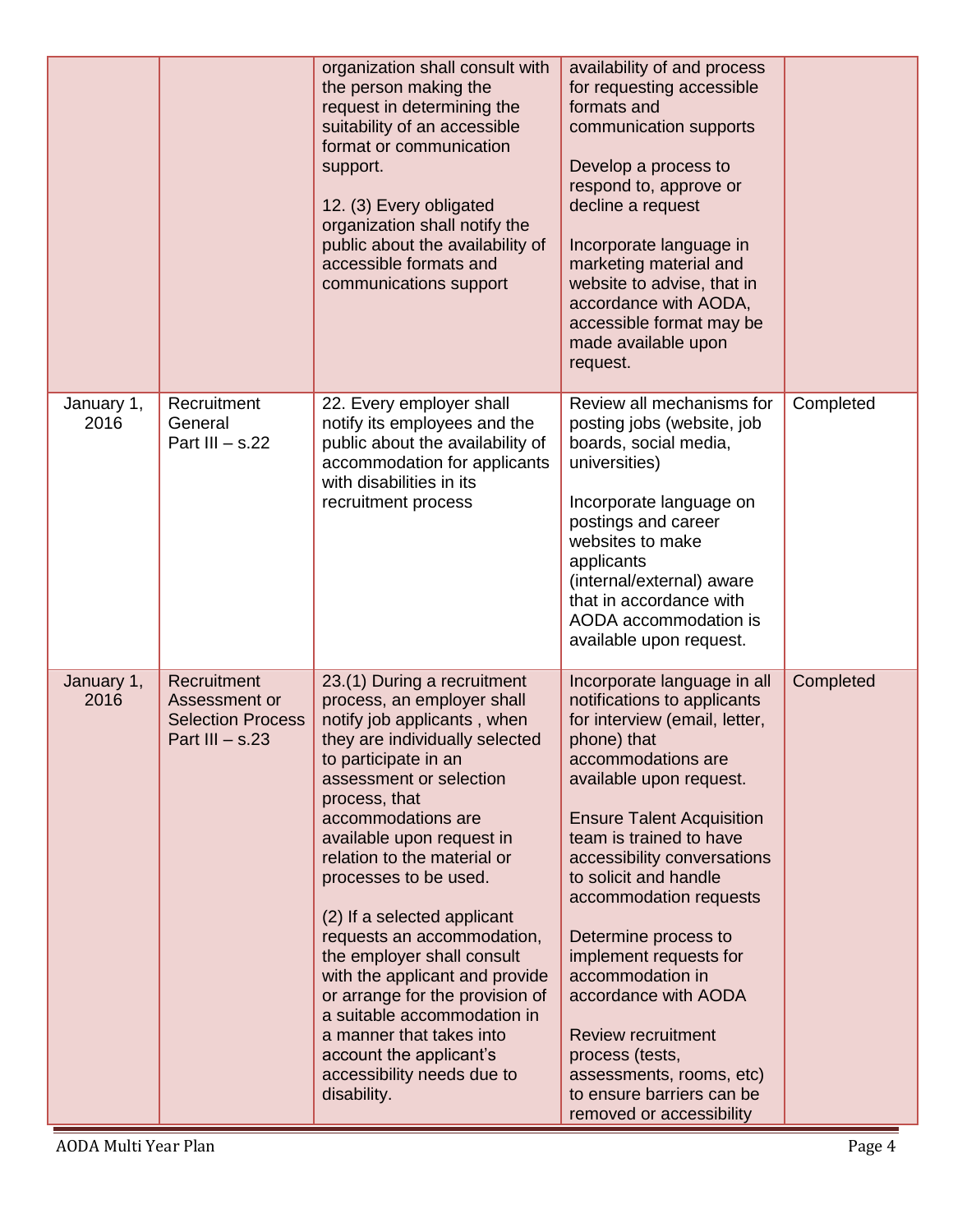|                    |                                                                                                   |                                                                                                                                                                                                                                                                                                                                                                                                                                                                                                                                                                                                                                                                                                                                        | features provided, upon<br>request                                                                                                                                                                                                                                                                                                                                                                     |           |
|--------------------|---------------------------------------------------------------------------------------------------|----------------------------------------------------------------------------------------------------------------------------------------------------------------------------------------------------------------------------------------------------------------------------------------------------------------------------------------------------------------------------------------------------------------------------------------------------------------------------------------------------------------------------------------------------------------------------------------------------------------------------------------------------------------------------------------------------------------------------------------|--------------------------------------------------------------------------------------------------------------------------------------------------------------------------------------------------------------------------------------------------------------------------------------------------------------------------------------------------------------------------------------------------------|-----------|
| January 1,<br>2016 | Notice to<br>successful<br>applicants<br>Part III -s.24                                           | 24. Every employer shall,<br>when making offers of<br>employment, notify the<br>successful applicant of its<br>policies for accommodating<br>employees with disabilities.                                                                                                                                                                                                                                                                                                                                                                                                                                                                                                                                                              | Incorporate in Offer letter a<br>section regarding CW's<br>accessibility policies and<br>when additional<br>information on CW internal<br>and external sites can be<br>found<br>Provide guidance to Talent<br>Acquisition who will<br>respond to requests                                                                                                                                              | Completed |
| January 1,<br>2016 | Informing<br>Employees of<br><b>Supports</b><br>Part III-s.25                                     | 25.(1) Every employer shall<br>inform its employees of its<br>policies used to support<br>employees with disabilities,<br>including, but not limited to,<br>policies on the provision of job<br>accommodations that take<br>into account an employee's<br>accessibility needs due to<br>disability.<br>25.(2) Employers shall<br>provide the information<br>required under this section to<br>new employees as soon as<br>practicable after they begin<br>employment<br>25.(3) Employers shall<br>provide updated information<br>to its employees whenever<br>there is a change to existing<br>policies on the provision of job<br>accommodations that take<br>into account an employee's<br>accessibility needs due to<br>disability. | Develop change and<br>communication strategy to<br>educate and advise CW<br>employees on accessibility<br>policies, plans, and<br>processes<br>Accessibility policies and<br>processes to be<br>incorporated in<br>Onboarding program<br>Develop process and<br>strategy to communicate<br>any policy changes by<br>email, Site specific<br><b>SharePoint Sites, posting</b><br>on HR SharePoint Sites | completed |
| January 1,<br>2016 | Accessible<br>Formats and<br>Communications<br>Supports for<br><b>Employees</b><br>Part III -s.26 | 26.(1) In addition to its<br>obligations under section 12,<br>where an employee with a<br>disability so requests it, every<br>employer shall consult with<br>the employee to provide or<br>arrange for the provision of<br>accessible formats and<br>communications supports for,<br>a) information that is needed                                                                                                                                                                                                                                                                                                                                                                                                                     | Educate employees and<br>Managers on the<br>availability of accessible<br>format and<br>communications supports<br>in accordance with AODA.<br>Develop, implement and<br>educate employees and<br>Managers on the process                                                                                                                                                                              |           |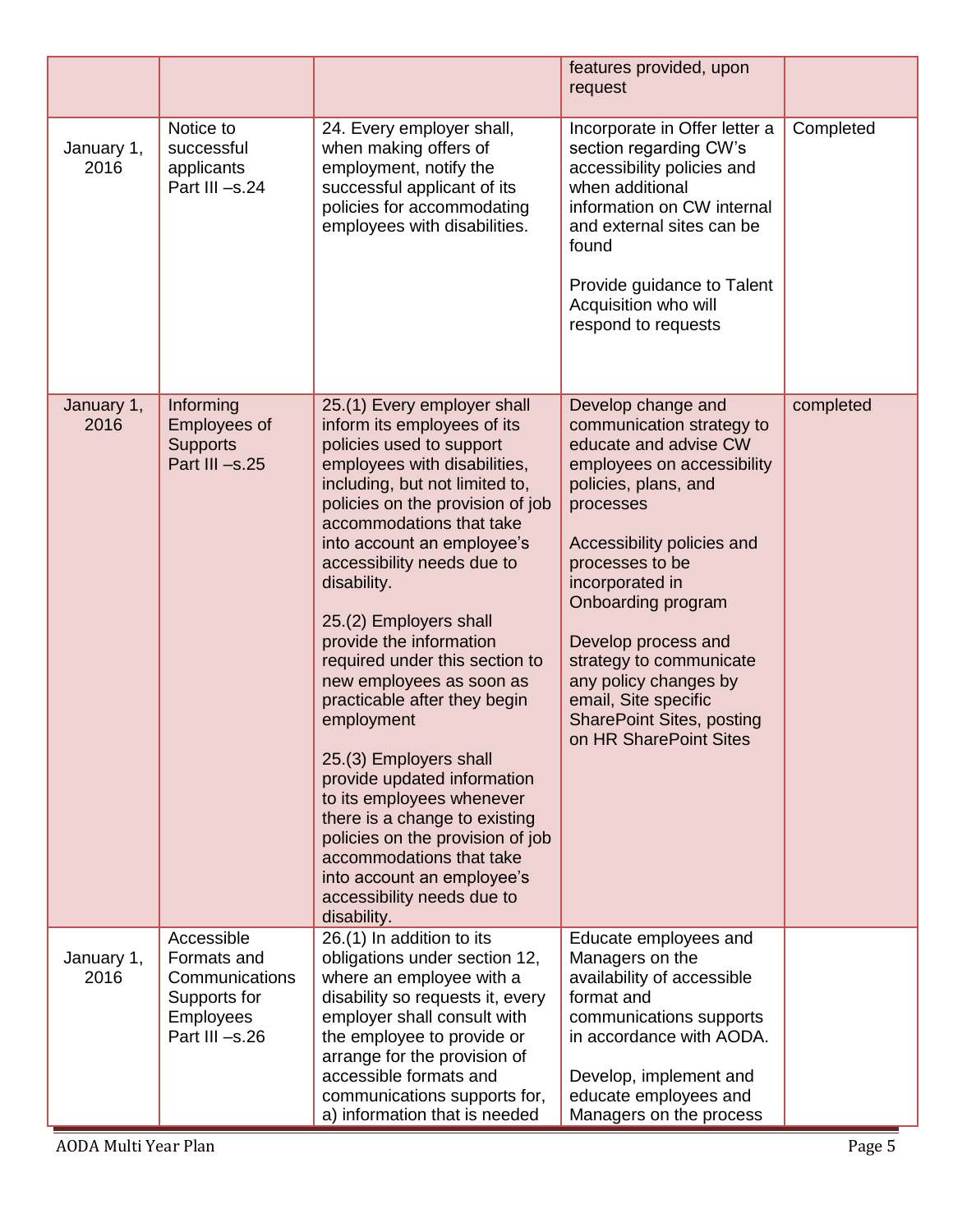|                    |                                                                             | in order to perform the<br>employee's job; and<br>b) information that is generally<br>available to the employees in<br>the workplace.<br>26. (2) The employer shall<br>consult with the employee<br>making the request in<br>determining the suitability of<br>an accessible format or<br>communication support.                                                                                                                                                                                                                                                                                                                                                                                                                                                                                                                                                                                                                                                            | for requesting accessible<br>formats and<br>communications supports<br>Develop a process for<br>consulting with employees<br>to determine<br>accommodation needs<br>Develop a process of<br>advising employees of<br>solution                                                                                                                                                                                                                                                                                                                                                                                                                                                                                                                                                                                                                |           |
|--------------------|-----------------------------------------------------------------------------|-----------------------------------------------------------------------------------------------------------------------------------------------------------------------------------------------------------------------------------------------------------------------------------------------------------------------------------------------------------------------------------------------------------------------------------------------------------------------------------------------------------------------------------------------------------------------------------------------------------------------------------------------------------------------------------------------------------------------------------------------------------------------------------------------------------------------------------------------------------------------------------------------------------------------------------------------------------------------------|----------------------------------------------------------------------------------------------------------------------------------------------------------------------------------------------------------------------------------------------------------------------------------------------------------------------------------------------------------------------------------------------------------------------------------------------------------------------------------------------------------------------------------------------------------------------------------------------------------------------------------------------------------------------------------------------------------------------------------------------------------------------------------------------------------------------------------------------|-----------|
| January 1,<br>2016 | Documented<br>Individual<br>Accommodation<br><b>Plans</b><br>Part III -s.28 | 28. (1) Employers, other than<br>employers that are small<br>organizations, shall develop<br>and have in place a written<br>process for the development<br>of documented individual<br>accommodation plans for<br>employees with disabilities.<br>28. (2) The process for the<br>development of documented<br>individual accommodation<br>plans shall include the<br>following elements:<br>The manner in which<br>a)<br>an employee<br>requesting<br>accommodation can<br>participate in the<br>development of the<br>individual<br>accommodation plan.<br>The means by which<br>b)<br>the employee is<br>assessed on an<br>individual basis.<br>c) The manner in which<br>the employer can<br>request an evaluation<br>by an outside medical<br>or other expert, at the<br>employer's expense,<br>to determine if an how<br>accommodation can<br>be achieved.<br>d) The manner in which<br>the employee can<br>request the<br>participation of their<br>bargaining agent, | <b>Review current</b><br>accommodation processes<br>and practices<br>Develop and<br>operationalize a standard<br>process for the<br>development of<br>individualized<br>accommodation plans; in<br>accordance with AODA<br>Create a standard<br>operating plan for the<br>development of<br>documented plans that will<br>incorporate:<br>Manner in which<br>employee can request<br>Under which<br>circumstances a<br>medical is required<br>Accommodation plans<br>to incorporate<br>confidentiality<br>requirements and<br>outline when, and to<br>whom (Manager,<br>Manulife) and what<br>information can be<br>shared<br>Educate employees on<br>accessibility policies and<br>processes and procedures<br>for requesting plans<br>Develop change and<br>communication plan to<br>support awareness of<br>process for, and availability | completed |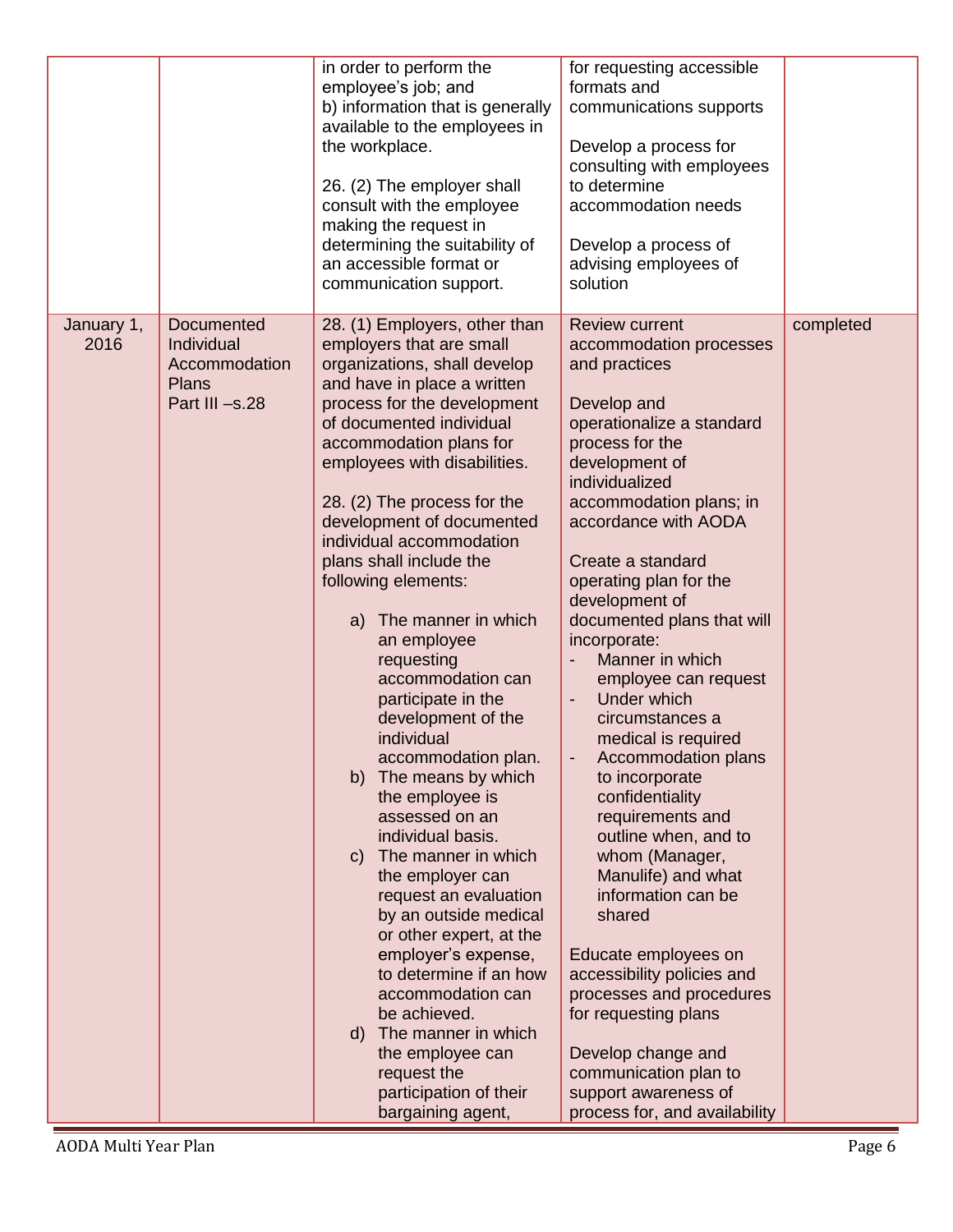|                    |                                             | where the employee is<br>represented by a<br>bargaining agent, or<br>other representative<br>from the workplace,<br>where the employee is<br>not represented by a<br>bargaining agent, in<br>the development of the<br>accommodation plan.<br>e) The steps taken to<br>protect the privacy of<br>the employee's<br>personal information.<br>The frequency with<br>f<br>which the individual<br>accommodation plan<br>will be reviewed and<br>updated and the<br>manner in which it will<br>be done.<br>If an individual<br>g)<br>accommodation plan<br>is denied, the manner<br>in which the reasons<br>for the denial will be<br>provided to the<br>employee.<br>The means of<br>h)<br>providing the individual<br>accommodation plan<br>in a format that takes<br>into account the<br>employee's<br>accessibility needs<br>due to disability. | of, individual<br>accommodation plans, in<br>support of AODA.                                                                                                                                |           |
|--------------------|---------------------------------------------|-------------------------------------------------------------------------------------------------------------------------------------------------------------------------------------------------------------------------------------------------------------------------------------------------------------------------------------------------------------------------------------------------------------------------------------------------------------------------------------------------------------------------------------------------------------------------------------------------------------------------------------------------------------------------------------------------------------------------------------------------------------------------------------------------------------------------------------------------|----------------------------------------------------------------------------------------------------------------------------------------------------------------------------------------------|-----------|
| January 1,<br>2016 | Return to work<br>Process<br>Part III -s.29 | 29.(1) Every employer other<br>than an employer who is a<br>small organization,<br>a) shall develop and have in<br>place a return to work process<br>for its employees who have<br>been absent from work due to<br>a disability and require<br>disability-related<br>accommodations in order to<br>return to work; and<br>b) shall document the<br>process.<br>29.(2) the return to work                                                                                                                                                                                                                                                                                                                                                                                                                                                        | Liaise with Manulife to<br>conduct a review of the<br>current return to work<br>process.<br>Update and document<br>return to work processes<br>based on gaps and<br>compliance requirements. | Completed |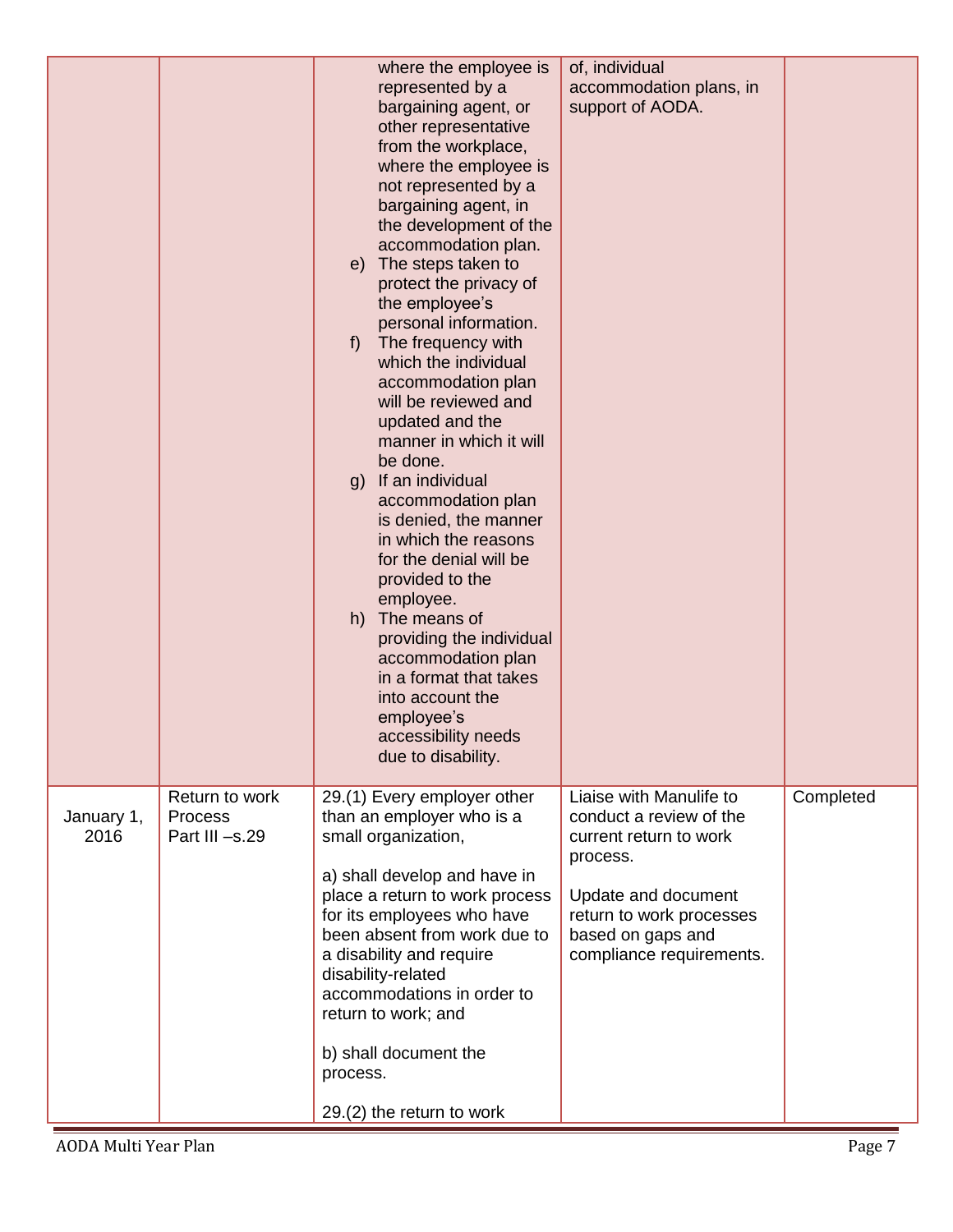|                    |                                                           | process shall,                                                                                                                                                                                                                                                                                                                                                                                                                                                                 |                                                                                                                                                                                                                                                                                                                                                                                                                                                                                                                                          |           |
|--------------------|-----------------------------------------------------------|--------------------------------------------------------------------------------------------------------------------------------------------------------------------------------------------------------------------------------------------------------------------------------------------------------------------------------------------------------------------------------------------------------------------------------------------------------------------------------|------------------------------------------------------------------------------------------------------------------------------------------------------------------------------------------------------------------------------------------------------------------------------------------------------------------------------------------------------------------------------------------------------------------------------------------------------------------------------------------------------------------------------------------|-----------|
|                    |                                                           | a) Outline the steps the<br>employer will take to<br>facilitate the return to<br>work of employees<br>who were absent<br>because of their<br>disability required<br>them to be away from<br>work; and<br>b) Use documented<br>individual<br>accommodation plans<br>as part of the process.<br>29.(3) the return to work<br>process referenced in this<br>section does not replace or<br>override any other return to<br>work process created by or<br>under any other statute. |                                                                                                                                                                                                                                                                                                                                                                                                                                                                                                                                          |           |
| January 1,<br>2016 | Performance<br>Management<br>Part III -s.30               | 30.(1) An employer that uses<br>performance management in<br>respect of its employees shall<br>take into account the<br>accessibility needs of<br>employees with disabilities, as<br>well as individual<br>accommodation plans, when<br>using its performance<br>management process in<br>respect of employees with<br>disabilities.                                                                                                                                           | Review and assess current<br>performance review<br>processes to ensure<br>accessibility features are<br>incorporated (i.e. Forms<br>accessible, plain text<br>available)<br>Ensure any new<br>introductions to the<br>process incorporate<br>accessibility features<br>Ensure managers receive<br>required training or<br>communication to provide<br>awareness on effective<br>communications<br>strategies, timing to allow<br>employees to review and<br>understand feedback prior<br>to meetings, and<br>reasonable<br>accommodation | Completed |
| January 1,<br>2016 | Career<br>Development and<br>Advancement<br>Part III-s.31 | An employer that provides<br>career development and<br>advancement to its<br>employees shall take into<br>account the accessibility<br>needs of its employees with<br>disabilities as well as any                                                                                                                                                                                                                                                                              | Review of current training<br>and professional<br>development materials to<br>determine accessibility<br>features<br>Ensure all future                                                                                                                                                                                                                                                                                                                                                                                                   | Completed |